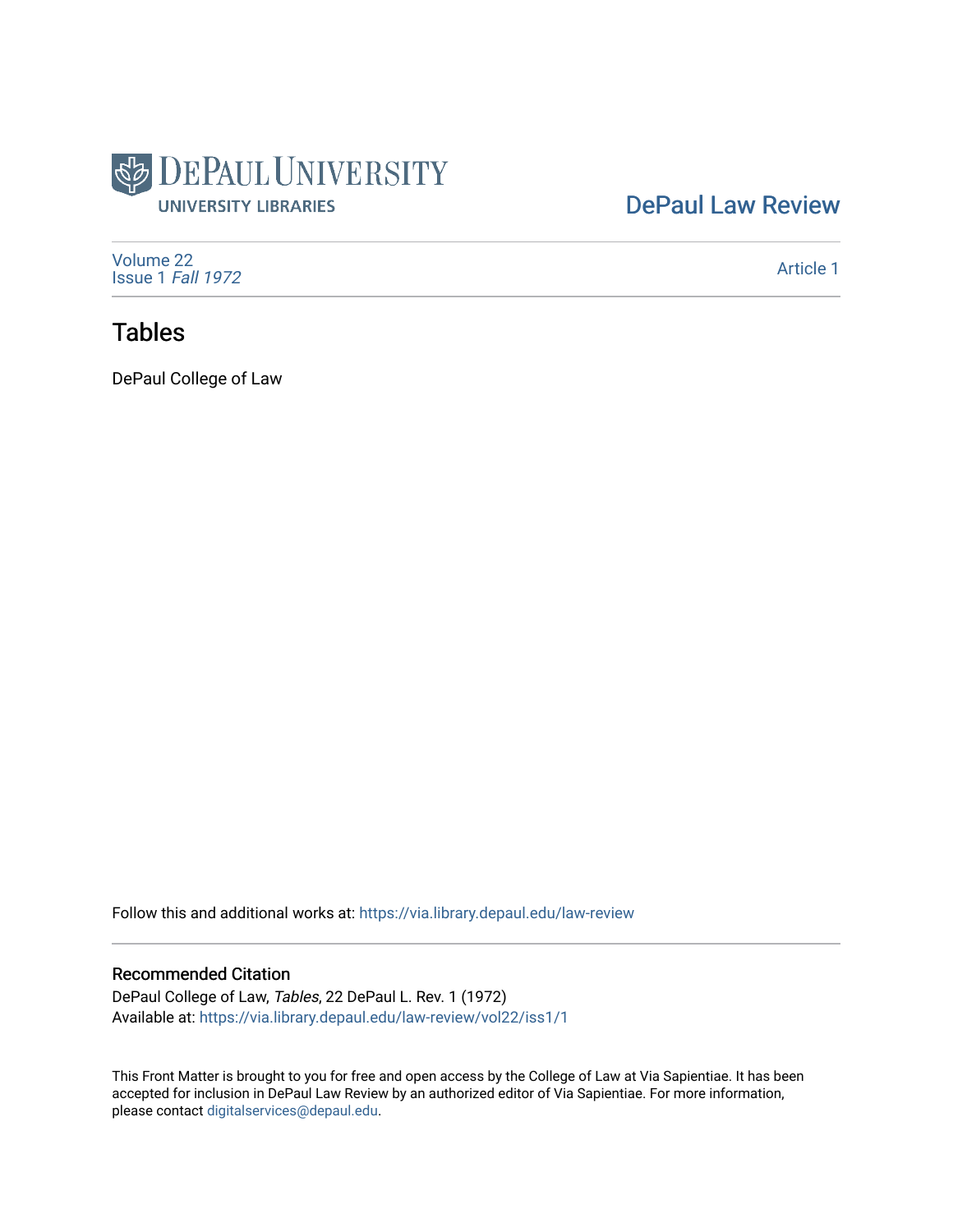

 $\mathbf{1}$ 

Designates the city in which that particular district of the Appellate Court sits.  $\ddot{\phantom{1}}$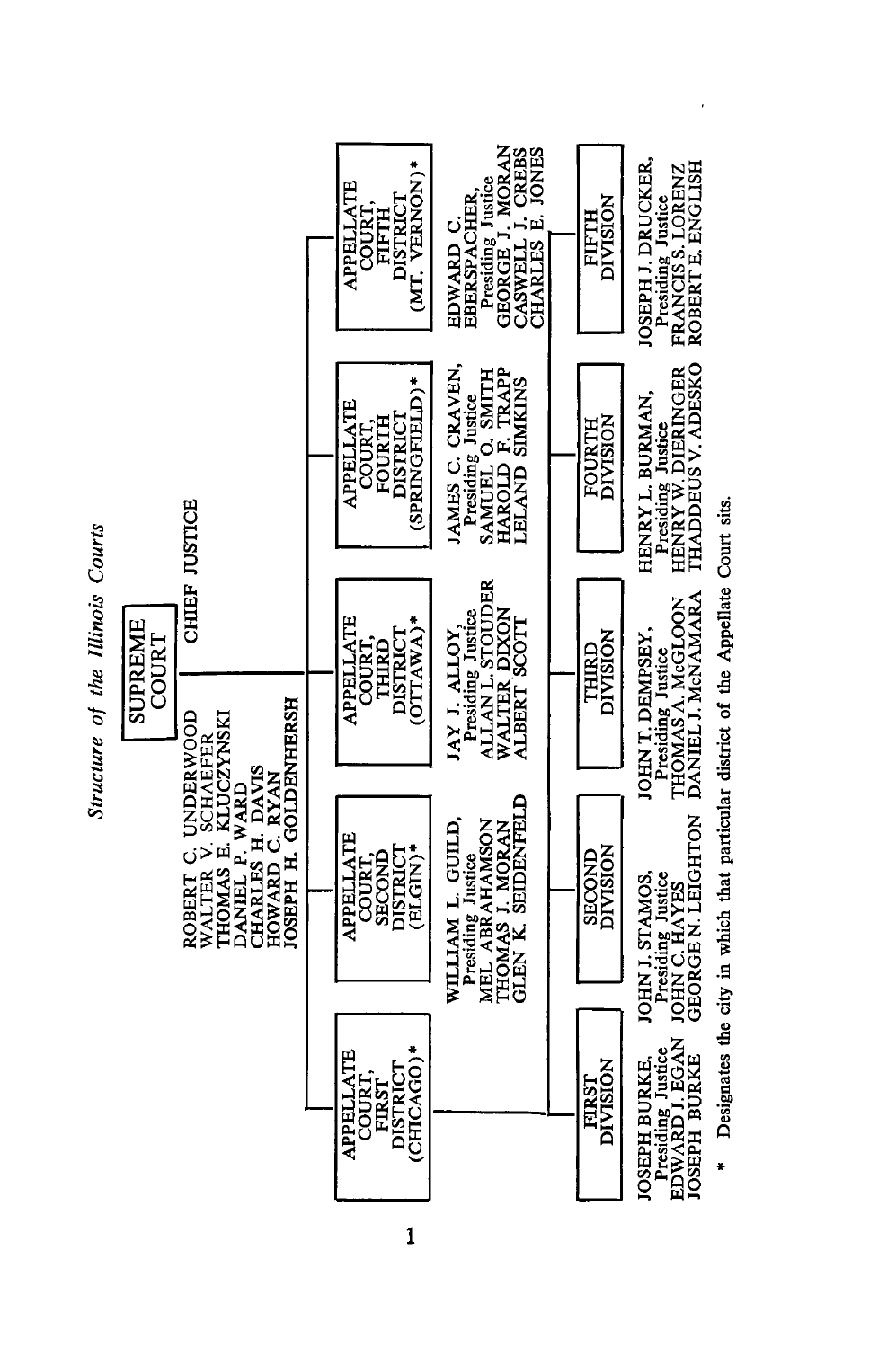## **SUPREME** COURT OF ILLINOIS

| <b>Advisement Docket</b><br>431<br>316<br><b>Rehearing Docket</b><br>88<br>70<br>People's Docket<br>1,380<br>2,870<br>Civil Docket<br>777<br>458<br>493<br>364<br>Leave to Appeal Docket<br><b>Motions</b><br>1,664<br>930<br>Presented<br>911<br>1,633<br><b>Dispositions Announced</b><br>Remand on Confession of Error<br>11<br>6<br>Petitions For Leave to Appeal<br>62<br>Allowed<br>77<br>Denied or Dismissed<br>273<br>370<br>Petitions For Rehearing<br>Allowed<br>4<br>$\mathbf{2}$<br>Denied or Dismissed<br>73<br>68<br>Call of the People's Docket<br>Submitted on Briefs<br>27<br>16<br>131<br><b>Argued Orally</b><br>88<br>15<br>Dismissed on Motion<br>$\overline{\mathcal{L}}$<br>18<br>21<br>Dismissed by Court<br>Call of the Civil Docket<br>Submitted on Briefs<br>11<br>11<br>122<br><b>Argued Orally</b><br>129<br>Dismissed on Motion<br>12<br>8<br>19<br>Dismissed by Court<br>12<br>245<br>143<br><b>Transferred to Appellate Court</b><br>208<br>246<br><b>Opinions Filed</b><br>62<br>72<br>Memorandum Opinions Filed<br>Prisoner Cases<br>81<br>Habeas Corpus<br>56<br>Mandamus<br>58<br>65<br>116<br>Other<br>135<br>78<br><b>Counsel Appointed</b><br>35<br>28<br>Appeals<br>10<br>Petitions For Leave to Appeal<br>8<br>32 | Dockets in the Supreme Court | 1971 | 1972 |
|------------------------------------------------------------------------------------------------------------------------------------------------------------------------------------------------------------------------------------------------------------------------------------------------------------------------------------------------------------------------------------------------------------------------------------------------------------------------------------------------------------------------------------------------------------------------------------------------------------------------------------------------------------------------------------------------------------------------------------------------------------------------------------------------------------------------------------------------------------------------------------------------------------------------------------------------------------------------------------------------------------------------------------------------------------------------------------------------------------------------------------------------------------------------------------------------------------------------------------------------------------|------------------------------|------|------|
|                                                                                                                                                                                                                                                                                                                                                                                                                                                                                                                                                                                                                                                                                                                                                                                                                                                                                                                                                                                                                                                                                                                                                                                                                                                            |                              |      |      |
|                                                                                                                                                                                                                                                                                                                                                                                                                                                                                                                                                                                                                                                                                                                                                                                                                                                                                                                                                                                                                                                                                                                                                                                                                                                            |                              |      |      |
|                                                                                                                                                                                                                                                                                                                                                                                                                                                                                                                                                                                                                                                                                                                                                                                                                                                                                                                                                                                                                                                                                                                                                                                                                                                            |                              |      |      |
|                                                                                                                                                                                                                                                                                                                                                                                                                                                                                                                                                                                                                                                                                                                                                                                                                                                                                                                                                                                                                                                                                                                                                                                                                                                            |                              |      |      |
|                                                                                                                                                                                                                                                                                                                                                                                                                                                                                                                                                                                                                                                                                                                                                                                                                                                                                                                                                                                                                                                                                                                                                                                                                                                            |                              |      |      |
|                                                                                                                                                                                                                                                                                                                                                                                                                                                                                                                                                                                                                                                                                                                                                                                                                                                                                                                                                                                                                                                                                                                                                                                                                                                            |                              |      |      |
|                                                                                                                                                                                                                                                                                                                                                                                                                                                                                                                                                                                                                                                                                                                                                                                                                                                                                                                                                                                                                                                                                                                                                                                                                                                            |                              |      |      |
|                                                                                                                                                                                                                                                                                                                                                                                                                                                                                                                                                                                                                                                                                                                                                                                                                                                                                                                                                                                                                                                                                                                                                                                                                                                            |                              |      |      |
|                                                                                                                                                                                                                                                                                                                                                                                                                                                                                                                                                                                                                                                                                                                                                                                                                                                                                                                                                                                                                                                                                                                                                                                                                                                            |                              |      |      |
|                                                                                                                                                                                                                                                                                                                                                                                                                                                                                                                                                                                                                                                                                                                                                                                                                                                                                                                                                                                                                                                                                                                                                                                                                                                            |                              |      |      |
|                                                                                                                                                                                                                                                                                                                                                                                                                                                                                                                                                                                                                                                                                                                                                                                                                                                                                                                                                                                                                                                                                                                                                                                                                                                            |                              |      |      |
|                                                                                                                                                                                                                                                                                                                                                                                                                                                                                                                                                                                                                                                                                                                                                                                                                                                                                                                                                                                                                                                                                                                                                                                                                                                            |                              |      |      |
|                                                                                                                                                                                                                                                                                                                                                                                                                                                                                                                                                                                                                                                                                                                                                                                                                                                                                                                                                                                                                                                                                                                                                                                                                                                            |                              |      |      |
|                                                                                                                                                                                                                                                                                                                                                                                                                                                                                                                                                                                                                                                                                                                                                                                                                                                                                                                                                                                                                                                                                                                                                                                                                                                            |                              |      |      |
|                                                                                                                                                                                                                                                                                                                                                                                                                                                                                                                                                                                                                                                                                                                                                                                                                                                                                                                                                                                                                                                                                                                                                                                                                                                            |                              |      |      |
|                                                                                                                                                                                                                                                                                                                                                                                                                                                                                                                                                                                                                                                                                                                                                                                                                                                                                                                                                                                                                                                                                                                                                                                                                                                            |                              |      |      |
|                                                                                                                                                                                                                                                                                                                                                                                                                                                                                                                                                                                                                                                                                                                                                                                                                                                                                                                                                                                                                                                                                                                                                                                                                                                            |                              |      |      |
|                                                                                                                                                                                                                                                                                                                                                                                                                                                                                                                                                                                                                                                                                                                                                                                                                                                                                                                                                                                                                                                                                                                                                                                                                                                            |                              |      |      |
|                                                                                                                                                                                                                                                                                                                                                                                                                                                                                                                                                                                                                                                                                                                                                                                                                                                                                                                                                                                                                                                                                                                                                                                                                                                            |                              |      |      |
|                                                                                                                                                                                                                                                                                                                                                                                                                                                                                                                                                                                                                                                                                                                                                                                                                                                                                                                                                                                                                                                                                                                                                                                                                                                            |                              |      |      |
|                                                                                                                                                                                                                                                                                                                                                                                                                                                                                                                                                                                                                                                                                                                                                                                                                                                                                                                                                                                                                                                                                                                                                                                                                                                            |                              |      |      |
|                                                                                                                                                                                                                                                                                                                                                                                                                                                                                                                                                                                                                                                                                                                                                                                                                                                                                                                                                                                                                                                                                                                                                                                                                                                            |                              |      |      |
|                                                                                                                                                                                                                                                                                                                                                                                                                                                                                                                                                                                                                                                                                                                                                                                                                                                                                                                                                                                                                                                                                                                                                                                                                                                            |                              |      |      |
|                                                                                                                                                                                                                                                                                                                                                                                                                                                                                                                                                                                                                                                                                                                                                                                                                                                                                                                                                                                                                                                                                                                                                                                                                                                            |                              |      |      |
|                                                                                                                                                                                                                                                                                                                                                                                                                                                                                                                                                                                                                                                                                                                                                                                                                                                                                                                                                                                                                                                                                                                                                                                                                                                            |                              |      |      |
|                                                                                                                                                                                                                                                                                                                                                                                                                                                                                                                                                                                                                                                                                                                                                                                                                                                                                                                                                                                                                                                                                                                                                                                                                                                            |                              |      |      |
|                                                                                                                                                                                                                                                                                                                                                                                                                                                                                                                                                                                                                                                                                                                                                                                                                                                                                                                                                                                                                                                                                                                                                                                                                                                            |                              |      |      |
|                                                                                                                                                                                                                                                                                                                                                                                                                                                                                                                                                                                                                                                                                                                                                                                                                                                                                                                                                                                                                                                                                                                                                                                                                                                            |                              |      |      |
|                                                                                                                                                                                                                                                                                                                                                                                                                                                                                                                                                                                                                                                                                                                                                                                                                                                                                                                                                                                                                                                                                                                                                                                                                                                            |                              |      |      |
|                                                                                                                                                                                                                                                                                                                                                                                                                                                                                                                                                                                                                                                                                                                                                                                                                                                                                                                                                                                                                                                                                                                                                                                                                                                            |                              |      |      |
|                                                                                                                                                                                                                                                                                                                                                                                                                                                                                                                                                                                                                                                                                                                                                                                                                                                                                                                                                                                                                                                                                                                                                                                                                                                            |                              |      |      |
|                                                                                                                                                                                                                                                                                                                                                                                                                                                                                                                                                                                                                                                                                                                                                                                                                                                                                                                                                                                                                                                                                                                                                                                                                                                            |                              |      |      |
|                                                                                                                                                                                                                                                                                                                                                                                                                                                                                                                                                                                                                                                                                                                                                                                                                                                                                                                                                                                                                                                                                                                                                                                                                                                            |                              |      |      |
|                                                                                                                                                                                                                                                                                                                                                                                                                                                                                                                                                                                                                                                                                                                                                                                                                                                                                                                                                                                                                                                                                                                                                                                                                                                            |                              |      |      |
|                                                                                                                                                                                                                                                                                                                                                                                                                                                                                                                                                                                                                                                                                                                                                                                                                                                                                                                                                                                                                                                                                                                                                                                                                                                            |                              |      |      |
| 83<br>Number of Days Sitting<br>70                                                                                                                                                                                                                                                                                                                                                                                                                                                                                                                                                                                                                                                                                                                                                                                                                                                                                                                                                                                                                                                                                                                                                                                                                         |                              |      |      |
| Lawyers Admitted to the Bar<br>1,060<br>1,221                                                                                                                                                                                                                                                                                                                                                                                                                                                                                                                                                                                                                                                                                                                                                                                                                                                                                                                                                                                                                                                                                                                                                                                                              |                              |      |      |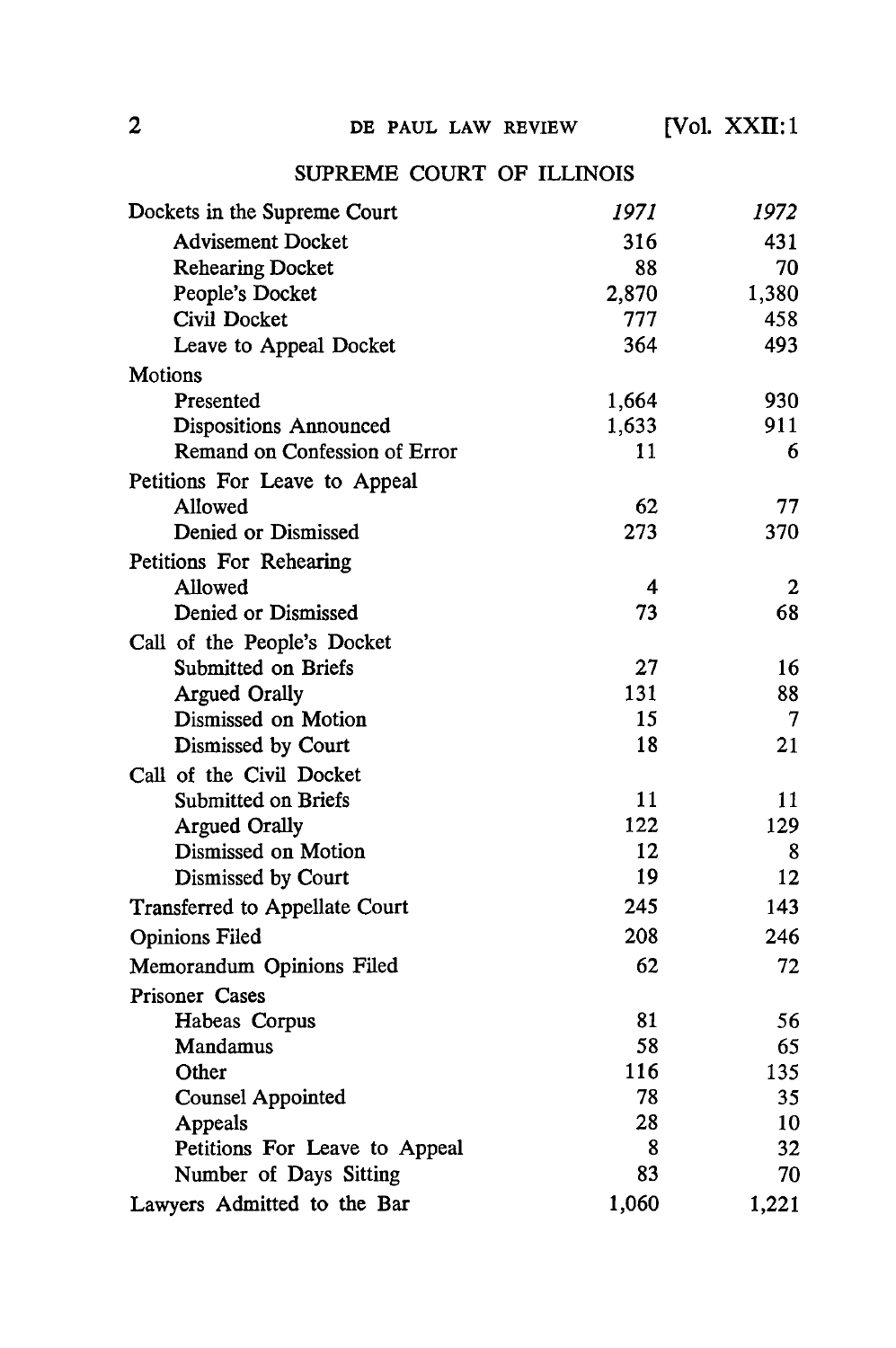

 $\overline{\mathbf{3}}$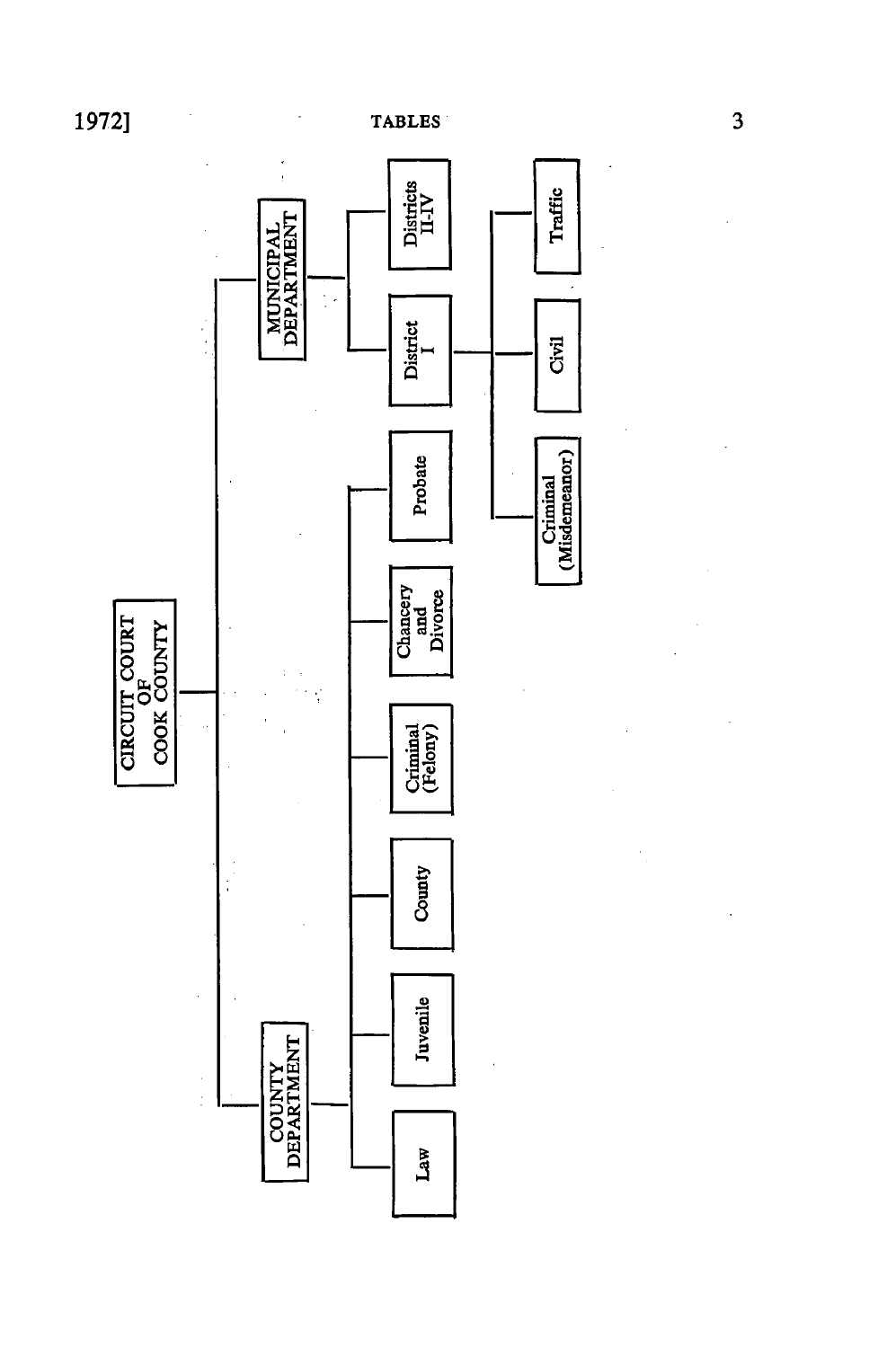| NUMBER OF CASES IN THE CIRCUIT COURT OF COOK COUNTY, COUNTY DEPARTMENT |
|------------------------------------------------------------------------|
|                                                                        |
| $\frac{1}{2}$                                                          |
| ֖֧ׅ֧ׅ֧ׅ֧ׅ֧ׅ֧ׅ֧ׅ֧ׅ֧ׅ֧ׅ֧֚֚֚֚֚֚֚֚֚֚֚֚֚֚֚֚֚֚֚֚֚֚֚֚֚֚֚֚֚֚֬֜֜֜֜֜֜֜֜֜         |
|                                                                        |
|                                                                        |
|                                                                        |
|                                                                        |
|                                                                        |
|                                                                        |

|                 |          | Pending at Start     |                   |                                                                   | Begun, Reinstated<br>and Transferred    |                            | Terminated                             |                               | Pending at End                                              |
|-----------------|----------|----------------------|-------------------|-------------------------------------------------------------------|-----------------------------------------|----------------------------|----------------------------------------|-------------------------------|-------------------------------------------------------------|
|                 |          | Calendar<br>1971     | Jan.-Oct.<br>1972 | Calendar<br>1971                                                  | Jan.-Oct.<br>1972                       | Calendar<br>1971           | Jan.-Oct.<br>1972                      | Calendar<br>1971              | Jan.-Oct<br>1972                                            |
| LAW, OVER       | JURY     | 36196                | 32875             | 1730                                                              | 11975                                   | 18247                      | 16840                                  | 32875                         | 282831                                                      |
| \$15,000        | NON JURY | 6926                 | 3653              | 3968                                                              | 4007                                    | 7241                       | 4038                                   | 3653                          | 46242                                                       |
| TAX             |          | 10449                | 4233              | 11060                                                             |                                         | 26431                      |                                        | 14233                         | 21339                                                       |
| CONDEMNATION    |          |                      | $\frac{6}{4}$     |                                                                   |                                         |                            |                                        |                               |                                                             |
| MENTAL HEALTH   |          | 440                  | $\overline{5}$    | $\frac{47}{327}$ $\frac{26}{35}$ $\frac{69}{38}$ $\frac{88}{388}$ | 29944<br>135<br>2857                    | <b>3373</b><br>3373<br>665 | 2833<br>143<br>2843<br>29<br>551       | $rac{36}{12}$                 | 493<br>2813<br>1807<br>1803<br>1803<br>1903<br>1903<br>1903 |
| MUNICIPAL CORP. |          | $\frac{14}{1}$       | 33                |                                                                   | 48                                      |                            |                                        | $\ddot{3}$                    |                                                             |
| MISC. REMEDY    |          | 1200                 | 1502              |                                                                   | 856                                     |                            |                                        |                               |                                                             |
| CHANCERY        |          |                      | 3564              |                                                                   |                                         | 8819<br>4280               |                                        |                               |                                                             |
| <b>HOUSING</b>  |          | 3413<br>4290<br>2047 | 5898              |                                                                   | 6586<br>5516<br>18577<br>187184<br>8976 |                            | 7262<br>3227                           | 1502<br>3568<br>5893<br>50248 |                                                             |
| <b>IUVENILE</b> |          |                      | 5024              | 31210                                                             |                                         |                            |                                        |                               |                                                             |
| <b>DIVORCE</b>  |          | 13288                | 1448              | 26116                                                             |                                         | 35819<br>27956<br>10580    | 19899<br>22595<br>8168<br>9052<br>1028 |                               |                                                             |
| PROBATE         |          |                      |                   | 10731                                                             |                                         |                            |                                        | $\overline{\phantom{0}}$      |                                                             |
| FELONY          |          | 2185                 | 1491              | 4522                                                              | 3527<br>1514                            | 5216                       |                                        | 1491                          | 2042                                                        |
| MISDEMEANOR     |          | 4745                 | 2597              | 3076                                                              |                                         | 1821                       |                                        | 2585                          | 3083                                                        |
| <b>TOTALS</b>   |          |                      |                   | 142807                                                            | 17702                                   | 50067                      | 112511                                 |                               |                                                             |
|                 |          |                      |                   |                                                                   |                                         |                            |                                        |                               |                                                             |

1. Total reflects an adjustment of  $+273$  cases due to physical inventory of cases in May.<br>2. Total reflects an adjustment of  $+1002$  cases due to physical inventory of cases in May  $(+734)$  and physical inventory of<br>cases

 $\overline{\mathbf{4}}$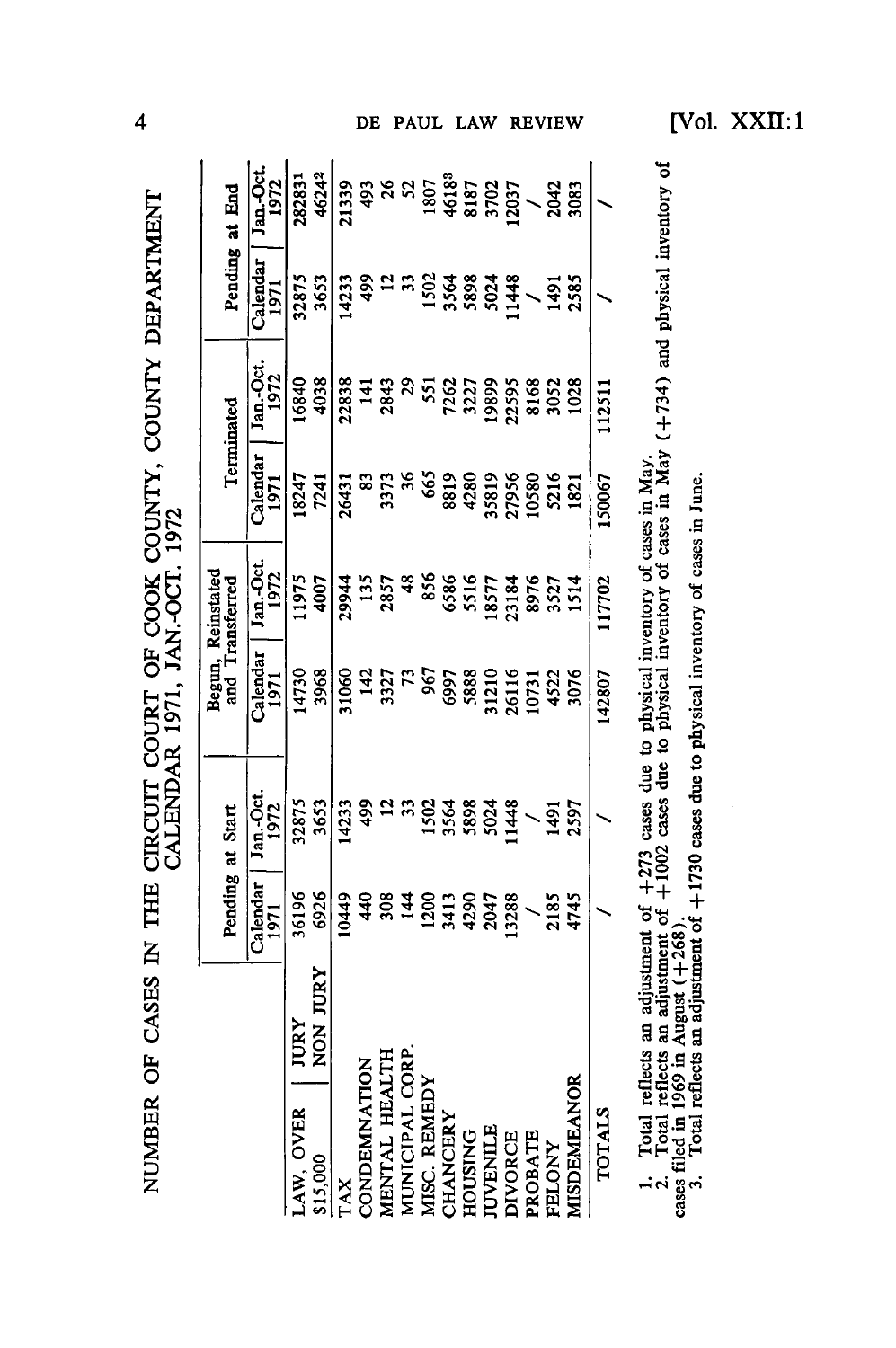| AGE OF CASES PENDING IN THE CIRCUIT COURT OF COOK COUNTY, | AS OF CALENDAR 1971, JAN-OCT. 1972<br>COUNTY DEPARTMENT, LAW DIVISION |
|-----------------------------------------------------------|-----------------------------------------------------------------------|

|                                               |                                                                                                                                                                        | During 1967                      |                          | During 1968               |                                         | During 1969             |                       | During 1970          |                               | During 1971                             |                       | During<br>1972                     |                      | <b>TOTALS</b>          |
|-----------------------------------------------|------------------------------------------------------------------------------------------------------------------------------------------------------------------------|----------------------------------|--------------------------|---------------------------|-----------------------------------------|-------------------------|-----------------------|----------------------|-------------------------------|-----------------------------------------|-----------------------|------------------------------------|----------------------|------------------------|
|                                               |                                                                                                                                                                        | 1261<br>Calendar                 | .toO-.naU<br>do-.naU     | I&I<br>Cajendar           | 1972-1972<br>- 1200-001                 | I&I<br>Cajendar         | 1972-0et.<br>120-.ast | Calendar<br>Calendar | 190-.ns <b>t</b><br>Jan.-Oct. | r<br>Lag<br>Calendar                    | 1972-Ct.<br>Jan.-Oct. | 1972<br>Jan.-Oct.                  | Calendar<br>Calendar | 1972-0et.<br>1971-Oct. |
| AS OF                                         |                                                                                                                                                                        |                                  |                          |                           |                                         |                         |                       |                      |                               |                                         |                       |                                    |                      |                        |
| JURY                                          | Transferred in<br>Pending<br>$%$ Terminated<br>Filed or<br>Total                                                                                                       | $2061$<br>84.1%<br>4470<br>12968 | 162<br>13311             | 13026<br>5109             | 13180<br>381<br>æ                       | 13354 13409<br>6436     | 3323                  | 12862<br>9690        | 12973<br>7144                 | 10459<br>9472                           | 9581<br>12571         | 7575<br>7928                       | 32875                | 28283                  |
| NON<br>JURY<br>LAW<br>CASES<br>OVER<br>S15000 | Filed<br>Total Fi<br>Pending                                                                                                                                           | $\circ$                          | $98.8\%$<br>4470<br>4470 | $60.8$<br>$4362$<br>$141$ | $97.1\%$<br>4376<br>0                   | $51.8\%$<br>4142<br>529 | 75.2%<br>4295<br>196  | 24.7%<br>3796<br>506 | 44.9%<br>4750<br>344          | 6933<br>2469                            | 1602                  | $23.8\%$ 4.5%<br>7174 9969<br>2481 | 3653                 | 4624                   |
|                                               | $\frac{\%}{\%}$ Terminated or<br>Transferred out 100.0% 100.0%                                                                                                         |                                  |                          |                           | 96.8 % 100.0%                           | $87.2\%$                | $95.4\%$              | 86.7%                | 92.8%                         |                                         | 64.4% 77.7% 75.1%     |                                    |                      |                        |
|                                               | NATURE OF THE DISPOSITION OF CRIMINAL CASES IN THE CIRCUIT COURT OF COOK<br>COUNTY, COUNTY DEPARTMENT, CRIMINAL DIVISION DURING CALENDAR YEAR 1971<br>ACTUAL NUMBER OF |                                  |                          |                           | DEFENDANTS IN CASES DISPOSED OF-5087    |                         |                       |                      |                               | THE CIRCUIT COURT OF COOK               |                       |                                    |                      |                        |
| Not Convicted                                 |                                                                                                                                                                        |                                  |                          |                           | 2340 Convicted and Sentenced            |                         |                       | 2703                 |                               | Type of Sentence                        |                       |                                    |                      |                        |
| Dismissed                                     |                                                                                                                                                                        |                                  | 18841                    |                           | Pleas of Guilty                         |                         |                       | 2111                 | Imprisonment                  |                                         |                       |                                    |                      | 18712                  |
| Acquitted by Court<br>Acquitted by Jury       |                                                                                                                                                                        |                                  | 89<br>367                |                           | Convicted by Court<br>Convicted by Jury |                         |                       | 389<br>203           | Fine Only<br>Probation        |                                         |                       |                                    |                      | $\frac{20}{22}$        |
| 1. Includes: stricken wi                      | ith leave to reinstate<br>nolle prossed<br>discharged<br>others                                                                                                        |                                  |                          | 1424<br>1425<br>17        |                                         |                         | .<br>م:               | Includes:            |                               | 484 probationers serving some jail time |                       |                                    |                      |                        |

1972]

 $\sim$   $\sim$ 

**TABLES** 

 $\sim 10^{-11}$ 

 $\mathcal{L}_{\text{max}}$  ,  $\mathcal{L}_{\text{max}}$ 

5

 $\frac{1}{2}$